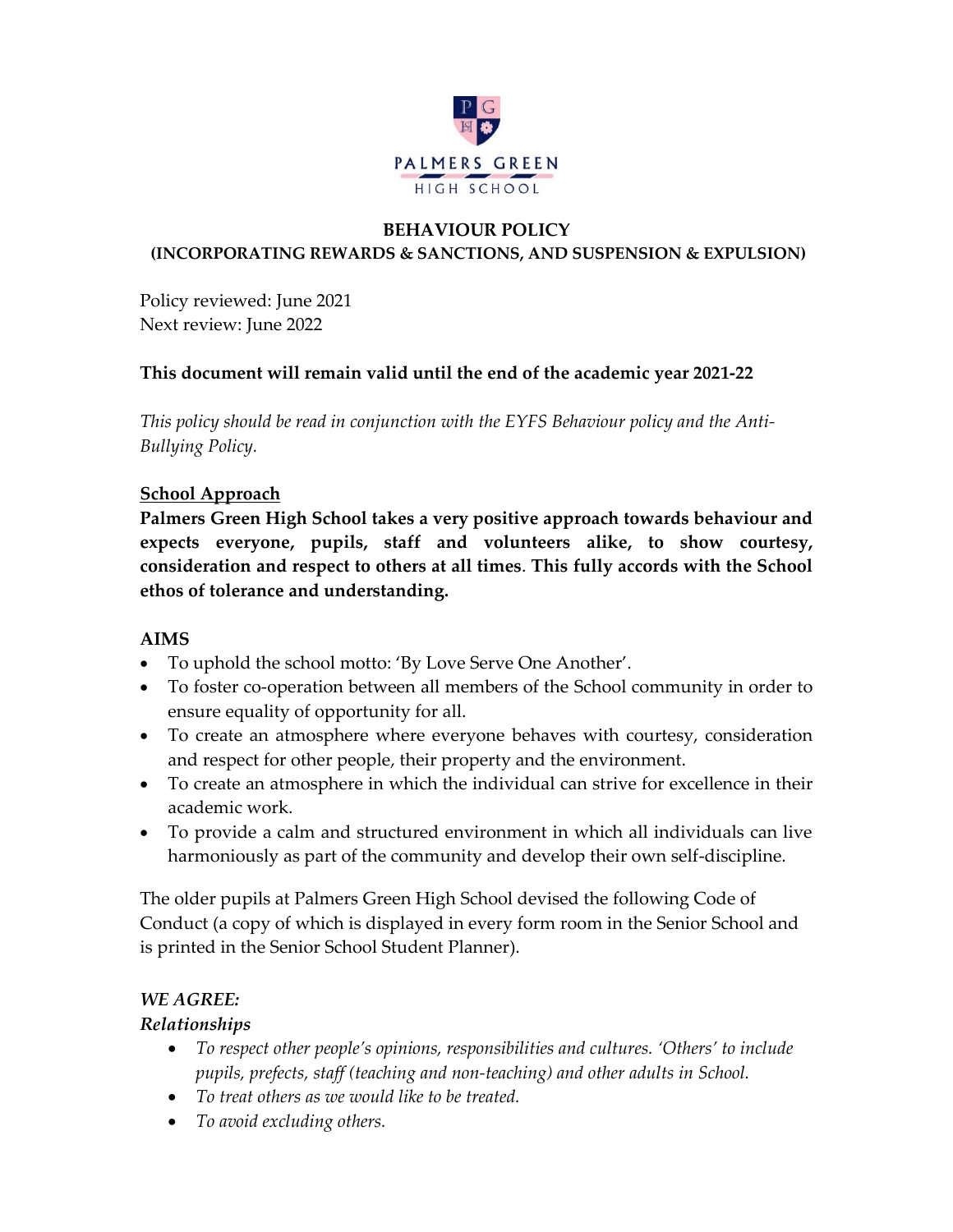- *To be sensitive to other's needs.*
- *To be pleasant to each other and use appropriate language.*
- *To avoid abusing one's responsibilities.*

#### *Learning*

- *To work to the best of our ability.*
- *To strive to reach our full potential.*
- *To be organised.*
- *To complete work on time and reach all deadlines.*
- *To come to lessons prepared, with all equipment.*
- *To catch up on missed work.*
- *To listen carefully throughout each lesson.*
- *To avoid distracting others.*
- *To respect others.*
- *To produce our own work and to help others when appropriate.*
- *To participate in lessons as fully as possible.*

#### *Safety*

- *To keep rooms clean and tidy.*
- *To endeavour to keep rooms free of loose books during lesson time.*
- *To keep to the right on stairs and corridors whenever possible.*
- *To move quickly and quietly around the building.*
- *To avoid running along the corridors.*
- *To keep to one's own corridors.*
- *To be aware of others in the playground.*
- *To be aware of the fire instructions.*
- *To use and wear appropriate equipment and clothing.*

#### *Possessions*

- *To have responsibility for our own possessions at all times.*
- *To avoid leaving belongings in cloakrooms.*
- *To leave valuables at home or hand in to the School Office.*
- *To avoid moving or borrowing other people's possessions.*

#### *Environment*

- *To avoid defacing School or other people's property.*
- *To leave the changing room and toilets clean and tidy.*
- *To avoid eating in the classrooms unless given permission.*
- *To report any damages.*
- *To avoid dropping litter.*
- *To avoid chewing gum.*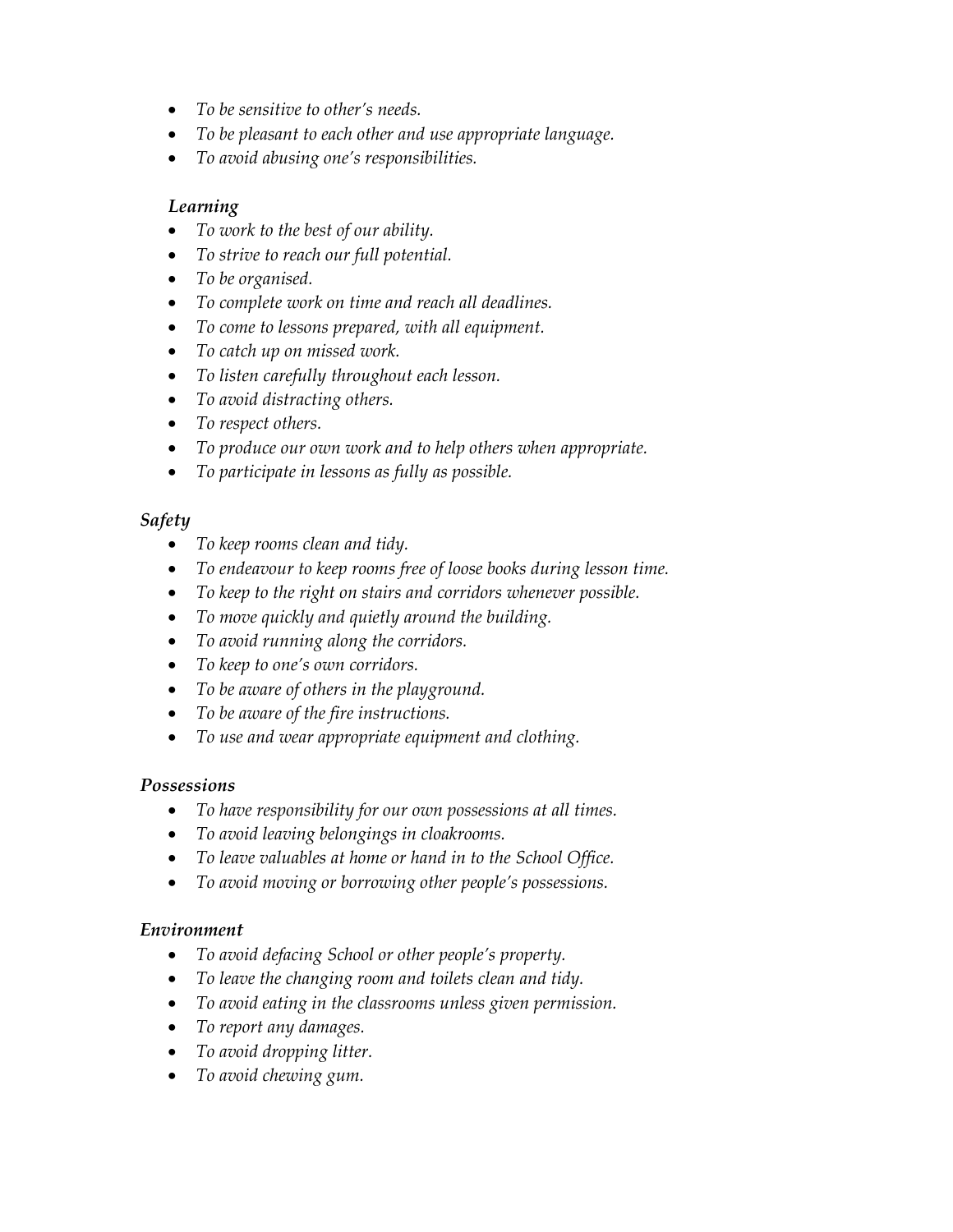#### **Implementation and Objectives:**

- Responsibility for pupils' good behaviour is a whole School duty.
- Behaviour expected from all pupils is to be rewarded individually or as a Class/Form Group.
- A Code of Conduct is clearly visible in all Senior School Form rooms and printed in the Student Planners used in the Senior School.
- Communication with Lower School parents is via homework diaries, email, telephone call, face to face (before or after school), by letter or in more serious incidents asking the parent to attend a meeting with staff in School.
- Communication with Senior School parents is via the Student Planner, email, telephone call, face to face, by letter or in more serious incidents, asking the parent to attend a meeting with staff in School.
- The Behaviour policy is understood and accepted by all members of staff (teaching and non-teaching) and for pupils this is formalised in Form Time and through PSHEE lessons.
- The Behaviour policy extends to times when pupils are outside of School. For example, on a school trip, travelling to or from School or in the community in general if deemed appropriate.

## **Expectations of pupils:**

- Pupils are expected to behave with courtesy and consideration at all times to other people: teachers, support staff, other pupils, parents and visitors.
- To take personal responsibility for their own actions, to learn from their mistakes and reflect upon their behaviour towards others in order to show initiative and contribute positively to the School community.

#### **Rules governing pupil behaviour:**

Pupils should abide by the School Rules/Regulations and such other guidance as published from time to time e.g. in Student Planners, Parent Handbooks and the weekly Newsletter. Particular attention should be given to the following:

- Pupils should abide by the rules regarding uniform and mobile devices.
- Pupils should walk along corridors without posing any inconvenience, obstruction or danger to others.
- Pupils should only eat in the dining room or outside the building at break times and should remember to tidy away their own rubbish. (Year 11 may be granted the privilege of eating in their form room.)
- Pupils should not chew gum at any time.
- Pupils should enter and leave assembly in silence. Pupils should not talk when listening to assembly presentations.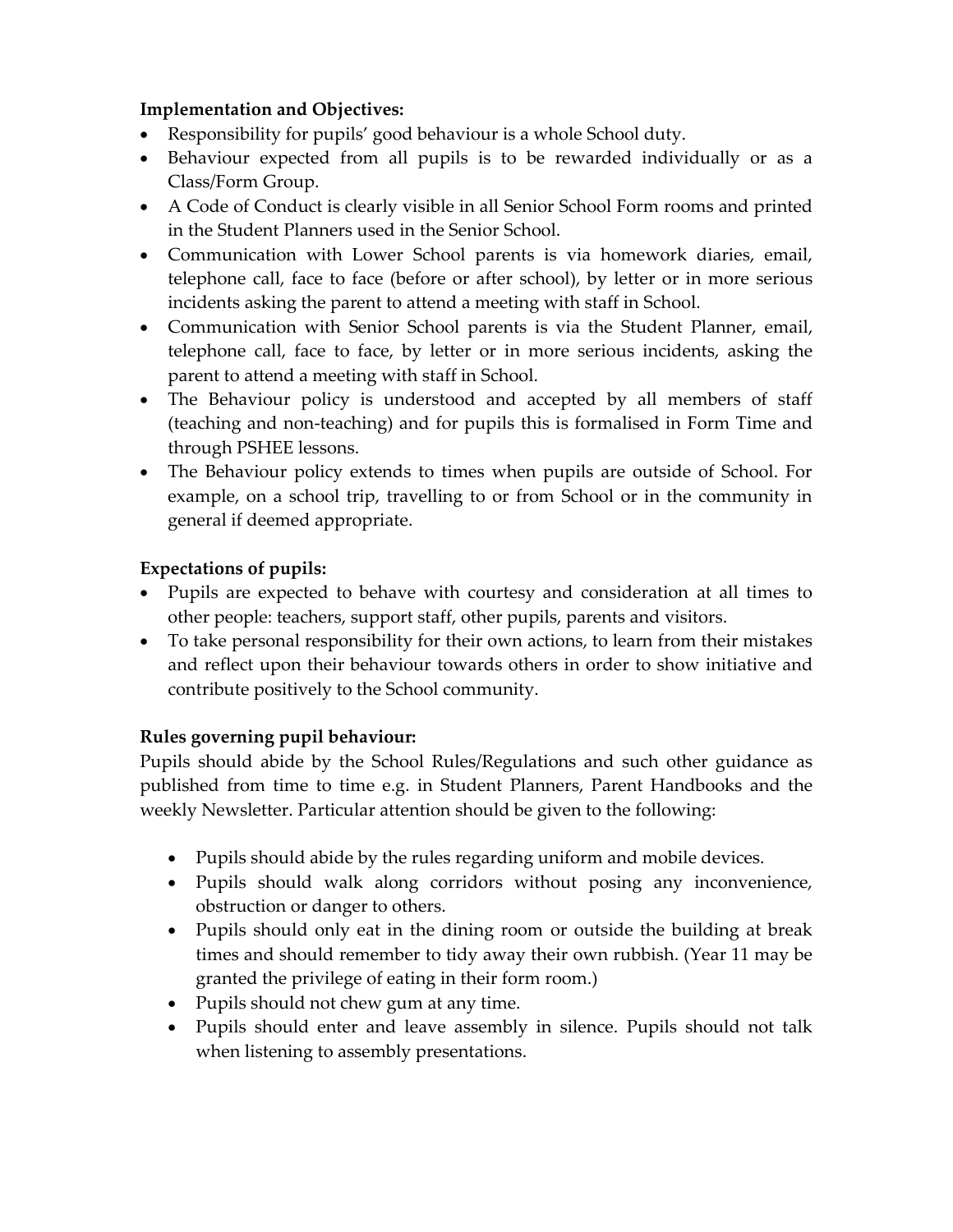#### **Guidelines for staff**

- Staff should promote or reward positive behaviour in accordance with the Rewards and Sanctions Policy.
- Staff should be courteous and show respect to each other, pupils and visitors.
- Staff must be consistent in their approach to behaviour management throughout the School and this extends to behaviour of pupils on school trips.
- Poor behaviour by pupils on the way to or from School or in the community in general will be dealt with by the School if deemed appropriate.
- Staff should keep a record of the sanctions imposed upon pupils for misbehaviour e.g. by entering on SchoolBase.
- **The School does not believe in or use corporal punishment.**
- Under no circumstances will staff use physical force as a punishment; however, they are allowed to use justifiable restraint in order to prevent an offence or injury. Any such circumstances must be reported immediately to the Headmistress, or in her absence to the Deputy Head.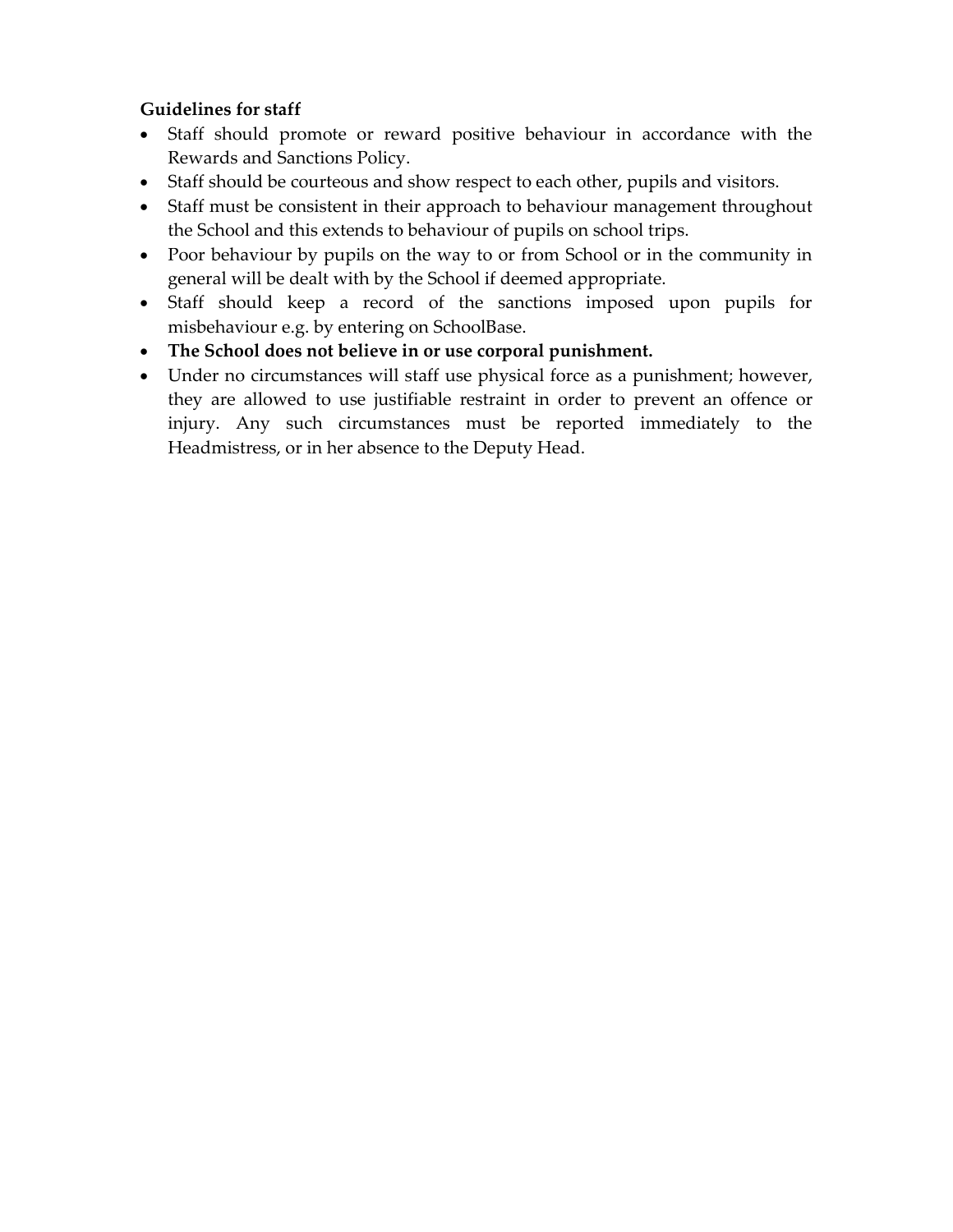# **REWARDS AND SANCTIONS POLICY**

#### **Aims:**

- To maintain a positive ethos of achievement and co-operation within the School, while providing support to staff in disciplining pupils if necessary.
- To ensure that all rewards and sanctions are administered consistently by all members of staff.
- To pay due regard to the Equality Act 2010 in respect of pupils with special educational needs or disability and with respect to safeguarding.

## **Rewards**

- The Prep Department and Junior School have weekly assemblies to celebrate success.
- House Points (Junior School) and Commendations (Senior School) are awarded for very good work, marked progress, particularly considerate behaviour and special contribution to the life of the School. At the end of each term, pupils are awarded a Bronze, Silver or Gold certificate depending on the number of House Points/Commendations they have collected.
- Positive Daybook entries are used in the Senior School for improvement/good behaviour/helpfulness. The Headmistress reads out all entries to form groups on a weekly basis.
- Staff may send pupils to a member of the Senior Management Team with folders and exercise books exhibiting work of an exceptionally high standard.
- Each department may have its own departmental policy with regard to subject rewards e.g. a "bon point" in French.
- Prizes for overall achievement, contribution and progress are awarded at the annual Prize Giving for pupils in both the Junior and Senior School.
- The House Point Cup is presented each term to the House with the most points in the Junior School.
- The Newbury Cup is presented each term to the Form in the Senior School that has shown co-operation, enthusiasm and hard work.

## **Sanctions**

- Verbal reprimand.
- Redoing or improving a piece of work.
- On report card.
- Confiscation of unauthorised jewellery, scarves, mobile phones, i-pods, smart watches etc. These should be handed to the Deputy Head for safekeeping. Appropriate punishment will be in the form of a misconduct mark/Daybook entry/detention.
- Misconduct marks are used in the Junior School see below for more information.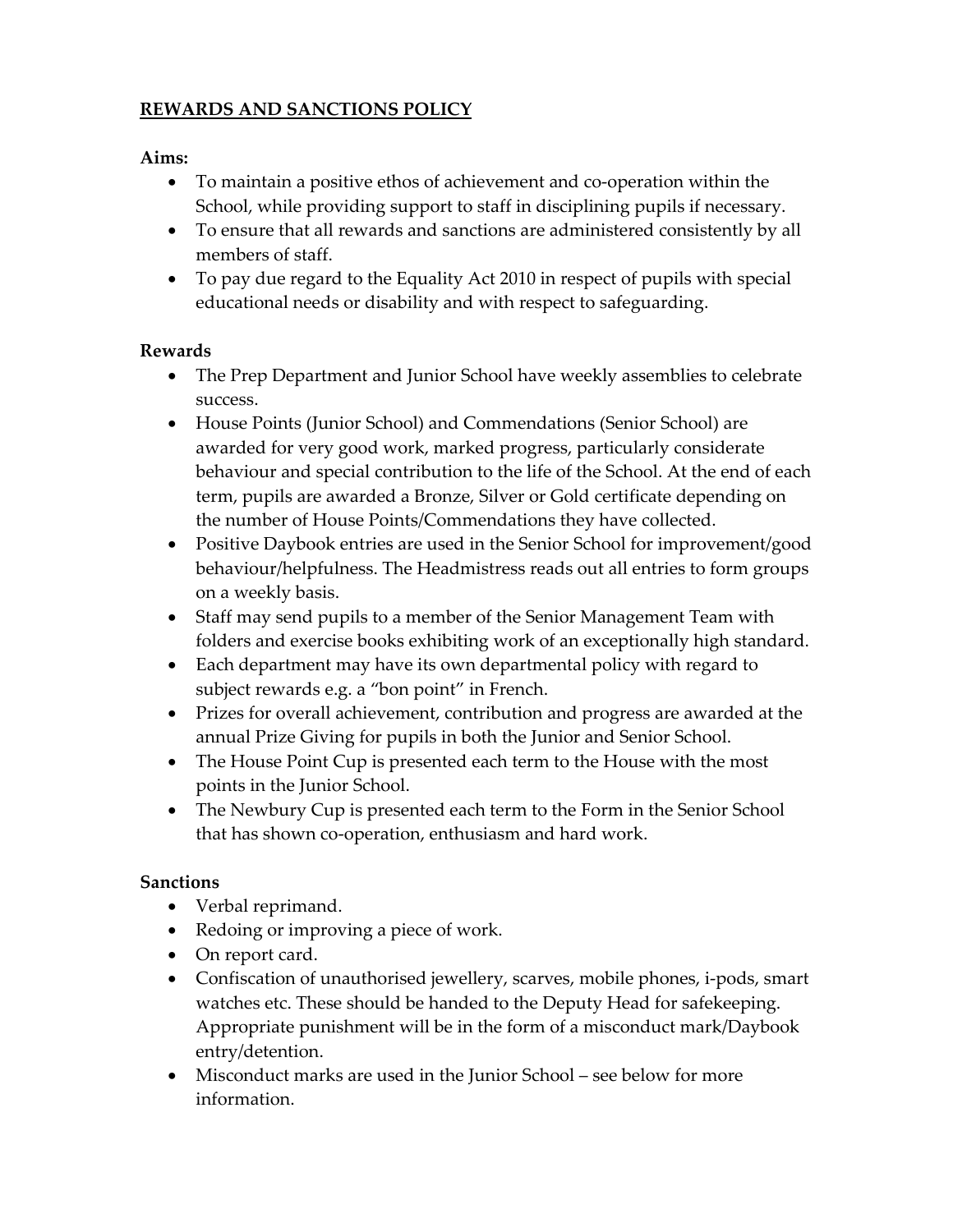- Daybook entries are used in the Senior School three negative entries in any one term leads to a lunch time detention with the Headmistress.
- After school detentions are used in the Senior School. The Headmistress/Deputy Head informs parents, by letter or email with at least 24 hours' notice that their daughter is in an after-school detention.
- Internal suspension by the Headmistress, or in her absence the Deputy Head who must consult with the Chair of Governors or the Vice Chair of Governors.
- External suspension by the Headmistress, or in her absence the Deputy Head, in consultation with the Chair of Governors or the Vice Chair of Governors.

## **Misconduct marks in the Junior School**

- Any member of staff may issue misconduct marks.
- Process:
	- o a pupil usually receives a misconduct mark after 2 minor warning marks, which are given at the discretion of the Class Teacher.
	- o if the nature of the misdemeanour merits it, a Junior pupil may receive a misconduct mark immediately without minor warning marks.
	- o the PE department issues misconduct marks for forgotten PE kit.
	- o when a misconduct mark is issued, the staff member concerned must record this in SchoolBase and email the record to the Deputy Head and the relevant Class Teacher.
	- o if a pupil receives 3 misconduct marks, within one term, the Deputy Head will see them and subsequently contact their parents about their behaviour.

## **Sanctions in the Senior School**

## *Minor work-related behaviour issues including:*

- Homework problems, for example, failure to hand in homework/inadequate standard of work
- Behaviour in lessons, minor, for example not bringing book to lesson, not paying attention in lesson
- Poor test result pupil asked to retake test
- Poor homework pupil asked to redo homework
- Falling behind with coursework or internal deadline for submission missed teacher to speak to pupil and arrange time for a lunchtime departmental catch up session
- Lack of preparation for controlled assessment teacher to speak to pupil and arrange time for a lunchtime departmental catch up session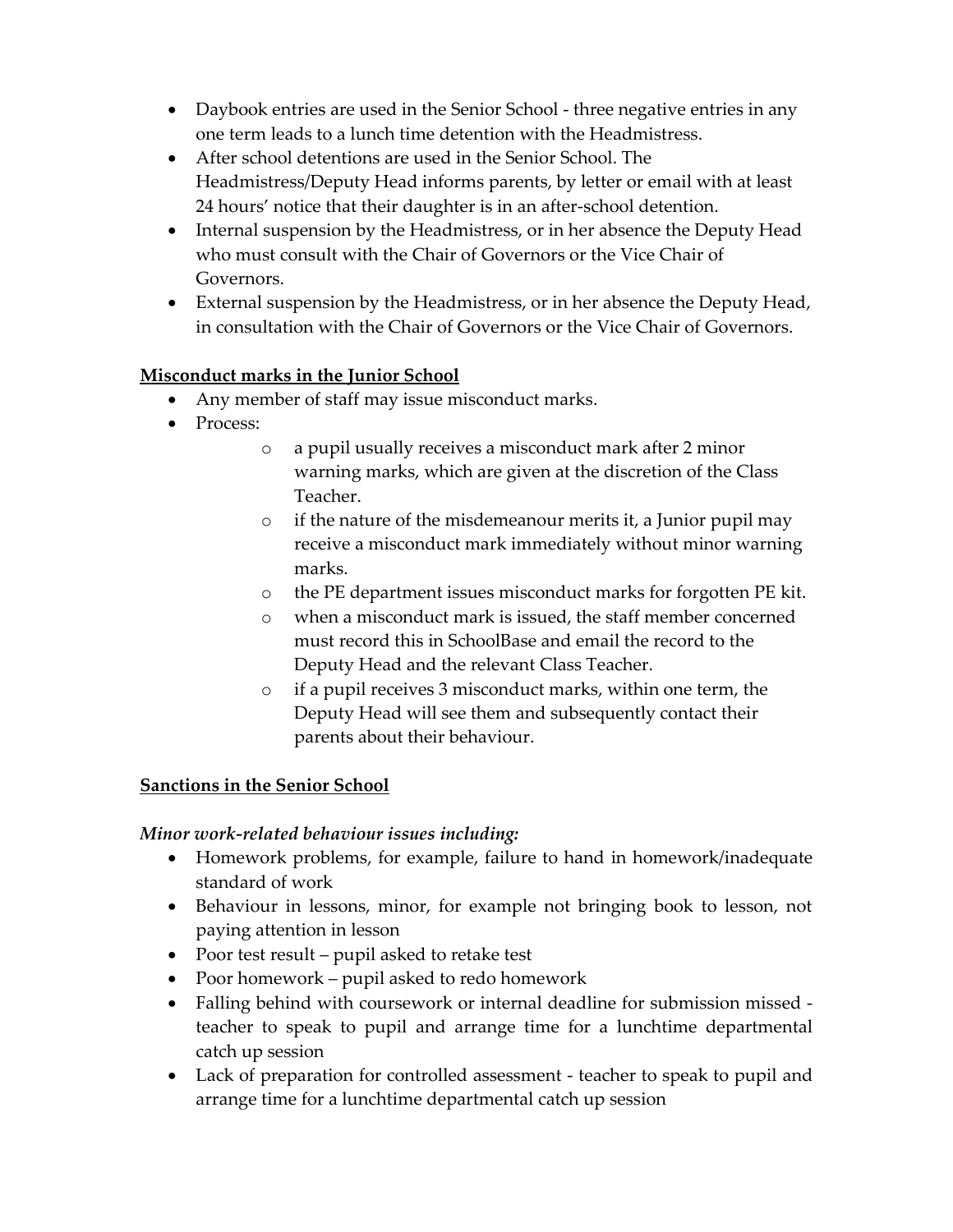*Additional support for all of the above will be provided by the Head of Department. The teacher will enter their concern in Daybook indicating the concern raised and the action taken. Some of the above will count towards the 'three strike' rule for lunchtime detentions. On investigation, the incident may be treated at a higher level, see sanctions below.* 

#### *Repeated or more serious work-related problems, for example:*

- Further homework problems, for example repeated failure to hand in homework without good reason
- Lack of progress in the subject due to lack of effort and/or application
- Falling behind with coursework, more than one deadline missed
- Failure to catch up on work missed through absence after reasonable time allowed
- Misbehaviour in lessons, for example repeated disturbance to lesson
- Persistent failure to bring books and equipment to lesson
- Persistent failure to complete outstanding work.

*Additional support for all of the above will be provided by the Head of Department. The teacher will enter their concern in Daybook indicating the concern raised and the action taken. All of the above will count towards the 'three strike' rule for lunchtime detentions or a pupil may be placed into lunchtime detention immediately for any one of the above at the discretion of the Headmistress. On investigation, the incident may be treated at a higher level, see sanctions below.*

## *Other behaviour issues*

One off, persistent or unresolved behaviour issues including but not limited to:

- Chewing gum automatic detention
- Deliberately missing a lesson
- Friendship problems
- Improper use of school IT network.
- Improper use of mobile devices
- Not respecting other pupils' belongings
- Repeatedly not adhering to the dress code
- Rudeness or insolence to a member of staff

*A meeting with the Deputy Head is appropriate for the above; sanctions used will vary depending on the circumstances but will include supervised lunchtime sessions, lunchtime detention and after school detention. The Deputy Head will record the incident and sanction applied in Daybook. On investigation, the incident may be treated at a higher level, see sanctions below.*

#### *Serious behaviour issues include, for example:*

- Bullying (including cyberbullying)
- Cheating in examinations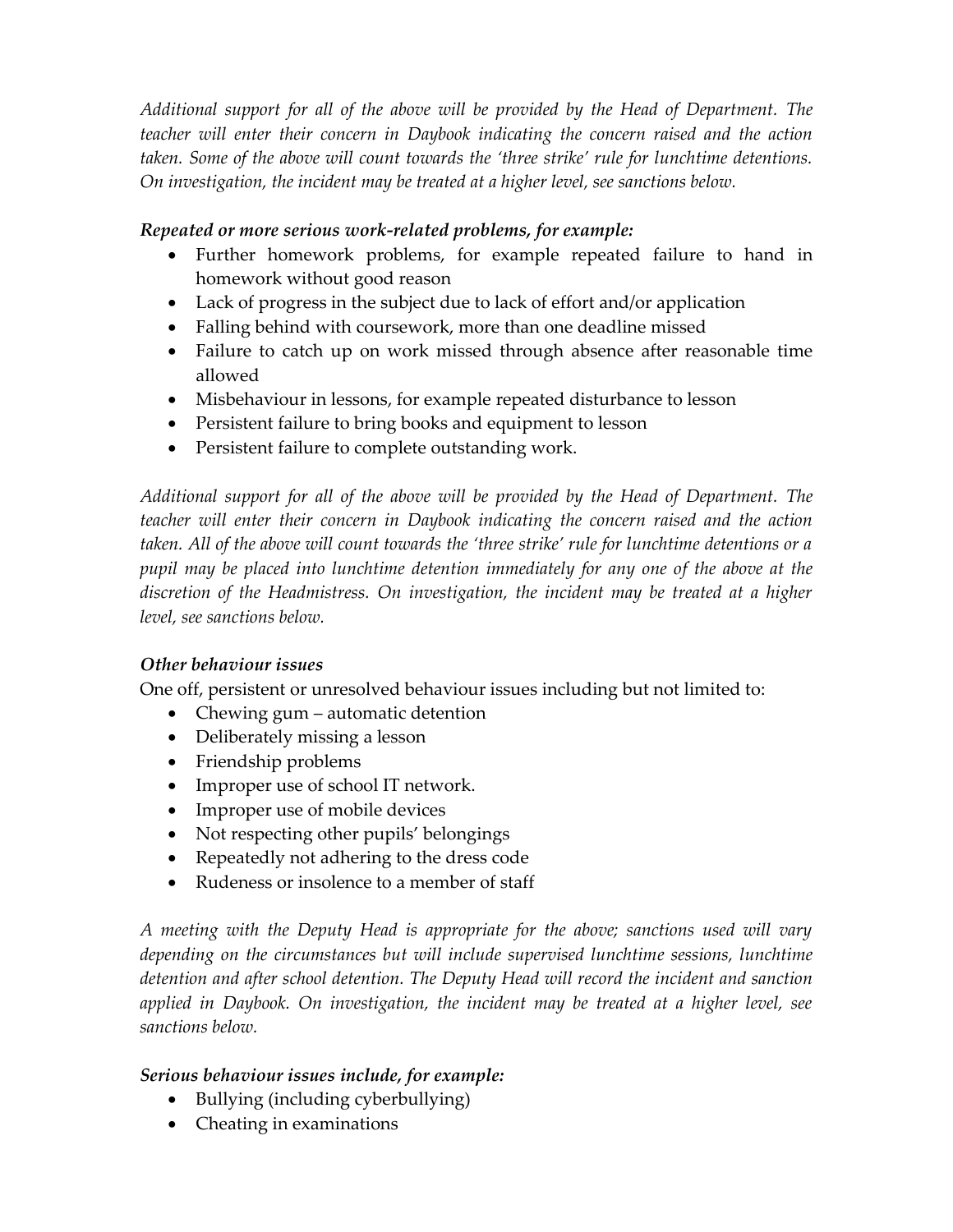- Refusal to obey a reasonable instruction from a member of staff
- Reputational damage
- Truancy from School
- Verbal abuse and swearing

*A meeting with the Headmistress is appropriate for the above; sanctions used will vary depending on the circumstances but will include supervised lunchtime sessions, lunchtime detention and after school detention. The Headmistress will record the incident and sanction applied in Daybook, and, where necessary, in the SMT Behaviour Log. On investigation, the incident may be treated at a higher level, see sanctions below.*

#### **SUSPENSION AND EXPULSION POLICY**

Suspension is the penultimate sanction. Parents may be required to remove their daughter from School for a fixed period, which has been determined by the Headmistress and the Chair of Governors (or in their absence, the Vice Chair). For lesser offences, pupils may be internally suspended which entails being supervised outside of lesson time/being removed from and supervised during lesson time by a member of SMT.

Expulsion can result from an accumulation of offences for which, individually, suspension was appropriate, or from a more serious single incident. PGHS does not have a fixed set of penalties and there are no automatic sanctions for set offences.

The list of offences for which suspension/expulsion will be considered includes, but is not limited, to:

- Alcohol offences
- Drugs offences
- Damage to property (including damage to material held on a computer)
- Immoral behaviour (including access to immoral material on digital devices/computers)
- Interfering with any safety equipment (fire safety etc.)
- Malicious allegations against staff
- Possession of dangerous items
- Theft (including access to unauthorised material on a computer)
- Smoking or vaping
- Violent behaviour
- Unreasonable parental behaviour Appendix 1
- Any other activity generally considered illegal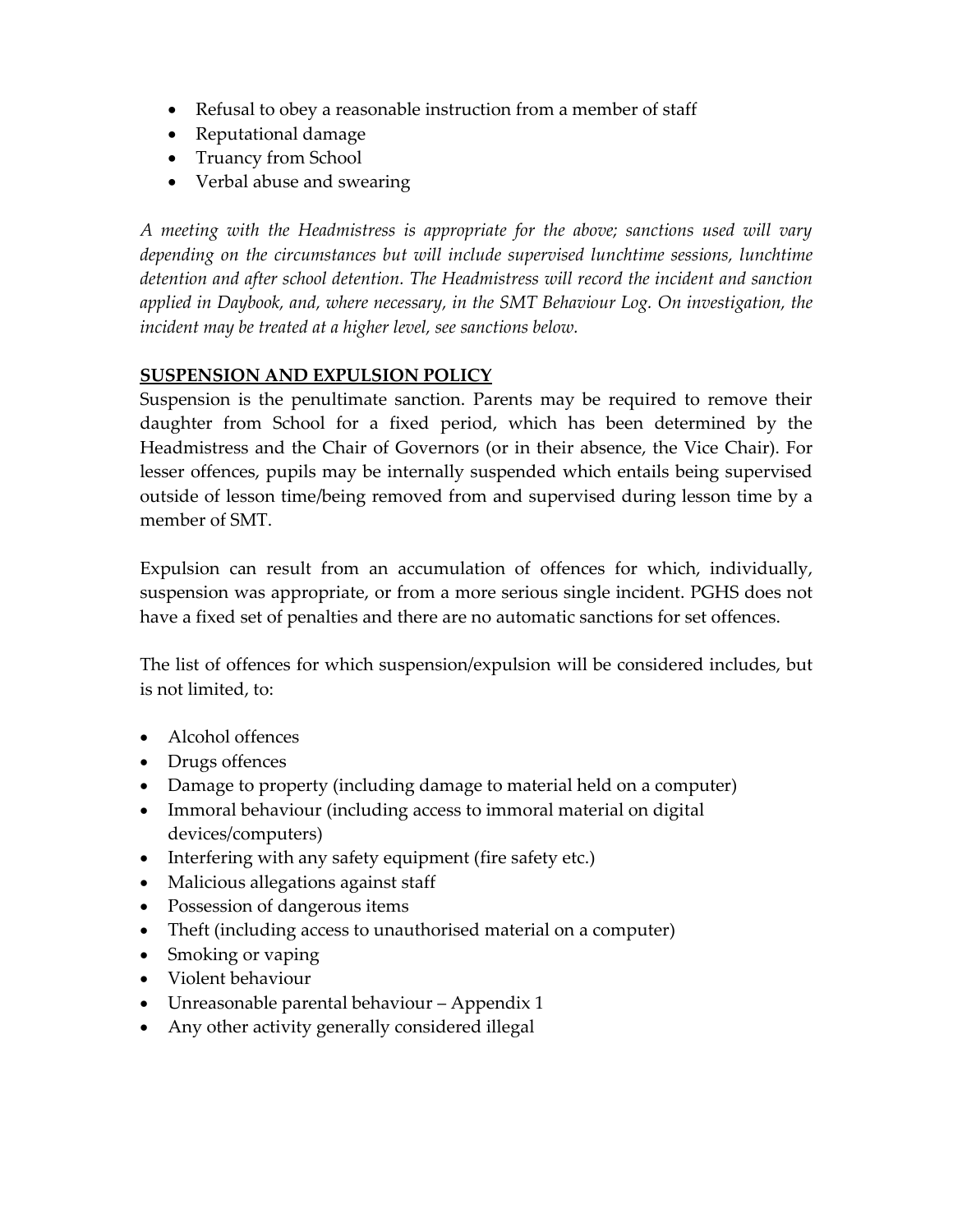## **Malicious allegations against a member of staff**

If there is an allegation against a member of staff, the School will follow the statutory guidance detailed in *Keeping Children Safe in Education*. Where an allegation is proven to be false, the Headmistress or DSL may consult with social services to determine whether a child needs special care, or to help understand if they are being abused elsewhere. If the allegation is found to be intentionally malicious, the Headmistress will decide what the proper sanction will be for the pupil who made the false allegation. The School has the power to suspend or expel pupils who make false claims.

Factors considered in arriving at a decision as to whether to suspend/expel a pupil include but are not limited to:

- The pupil's previous record of behaviour
- The honesty of the pupil in admitting the offence
- The degree of remorse shown by the pupil/acceptance that they were in the wrong
- The extent to which the offence had an impact on other pupils or staff.

# **Fixed Term Exclusion (Suspension)**

A pupil may be suspended for up to 5 days as a sanction in its own right or whilst a complaint is investigated. The Headmistress (after informing the Chair of Governors) will contact the parents before suspending a pupil. In the absence of the Headmistress, the Deputy Head will contact the Chair of Governors or the Vice Chair of Governors before suspending a pupil. (If the Chair and the Vice Chair of Governors are unavailable then the Deputy Head must consult with two other members of the School Council of Governors.)

# **Requirement to Remove**

As set out in the School's Terms and Conditions (Parent Contract), the School may require the removal of a pupil in circumstances where:

- the pupil's attendance or progress is unsatisfactory and, in the reasonable opinion of the Headmistress, the removal is in the School's best interests and/or those of the child or other children; or
- the pupil has committed a breach or breaches of the School Regulations or discipline for which removal is the appropriate sanction.

Subject to payment of all outstanding fees, the pupil will be given reasonable assistance in making a fresh start at another school. Parents will be invited to a meeting with the Headmistress before a pupil is required to leave the School. No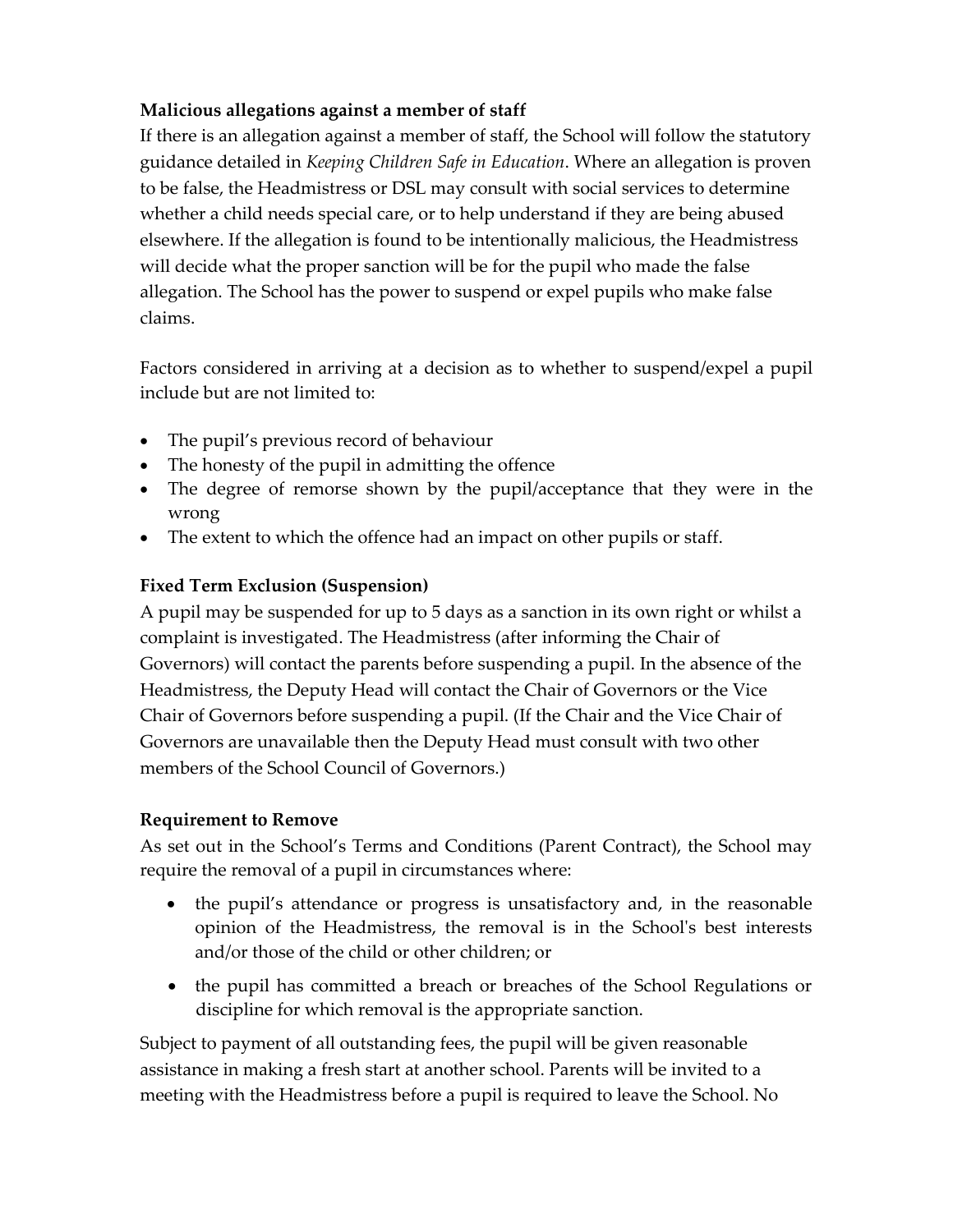pupil will be asked to leave without prior consultation with the Chair of Governors, or if the former is unavailable, the Vice Chair of the Governors.

## **Expulsion**

A pupil is liable to expulsion for a serious breach of School discipline, for example, persistent failure to comply with the School conduct standards, a serious criminal offence or some wilful act calculated to cause serious damage to the School, its property or any of its members. Expulsion may also be imposed by the School as a sanction for a series of minor misdemeanours.

Upon expulsion the pupil's name will be removed from the roll of the School and a reference to the circumstances and the facts will be made available in response to all reference requests. All outstanding fees, up to and including the term of expulsion, shall be payable. Parents will be invited to a meeting with the Headmistress before expulsion takes place. The Headmistress must consult with Chair of Governors (or Vice Chair of Governors) before expelling a pupil. (If the Chair and Vice Chair are unavailable then the Headmistress must consult with two other members of the School Council of Governors.)

## **Investigation Procedure**

The Headmistress for their part undertakes to apply any sanctions fairly, and, where appropriate, after due investigative action has taken place. Parents will be informed as soon as reasonably practicable if a complaint or allegation under investigation is of a nature that could result in their child being expelled or otherwise required to be removed.

The School reserves the right to require the pupil to remain away from School as a neutral act during an investigation procedure. Alternatively, the pupil may be placed under a segregated regime on School premises.

Prior to any decision being taken by the Headmistress to expel or require a pupil to be removed, the Headmistress will meet with their parents.

If the Headmistress considers that further investigation is needed, the meeting may be adjourned, and the reason for the adjournment will be explained to the parents.

Following the conclusion of the meeting, the Headmistress will reach their decision on the balance of probabilities. The Headmistress will communicate their decision in writing within 5 working days from the meeting.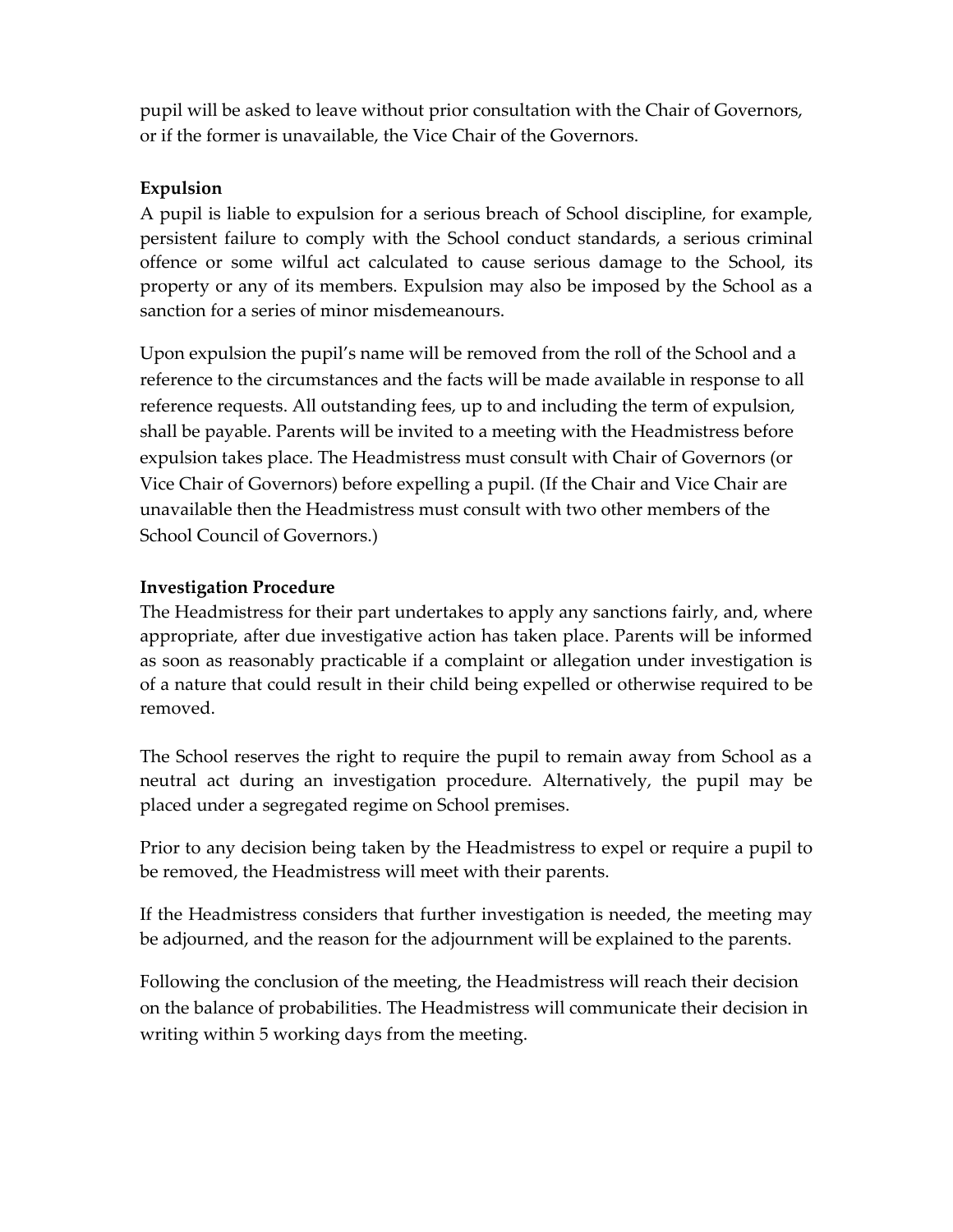# **Appeals**

An appeal against expulsion or the requirement to be removed will be dealt with under Stage 3 of the School's Complaints Procedure. Parents should make their appeal in writing to the Clerk to the Governors within 5 working days of notification of the pupil's expulsion or requirement to be removed. The outcome of the appeal process is final and there shall be no further right to appeal.

If a decision is taken by the parents to withdraw the pupil, the parents will waive any right to an appeal.

There will be no right to an appeal of other sanctions but a pupil who feels aggrieved may ask their Class Teacher or Form Tutor to take up their concerns with the member of staff who imposed the sanctions.

For the purposes of this policy "working days" refers to weekdays (Monday to Friday) during term time, excluding bank holidays and half term.

## **Recording and monitoring**

Where the sanction imposed is expulsion, requirement to be removed or suspension, the written report on the investigation will be placed on the pupil's file.

## **Related Policies:**

Anti-bullying policy Child Protection and Safeguarding policy Complaints Procedure EYFS Behaviour policy Use of Reasonable Force

## **Additional resources:**

[Behaviour and Discipline in schools \(2016\)](https://assets.publishing.service.gov.uk/government/uploads/system/uploads/attachment_data/file/488034/Behaviour_and_Discipline_in_Schools_-_A_guide_for_headteachers_and_School_Staff.pdf) [Searching, screening and confiscation \(2018\)](https://assets.publishing.service.gov.uk/government/uploads/system/uploads/attachment_data/file/674416/Searching_screening_and_confiscation.pdf)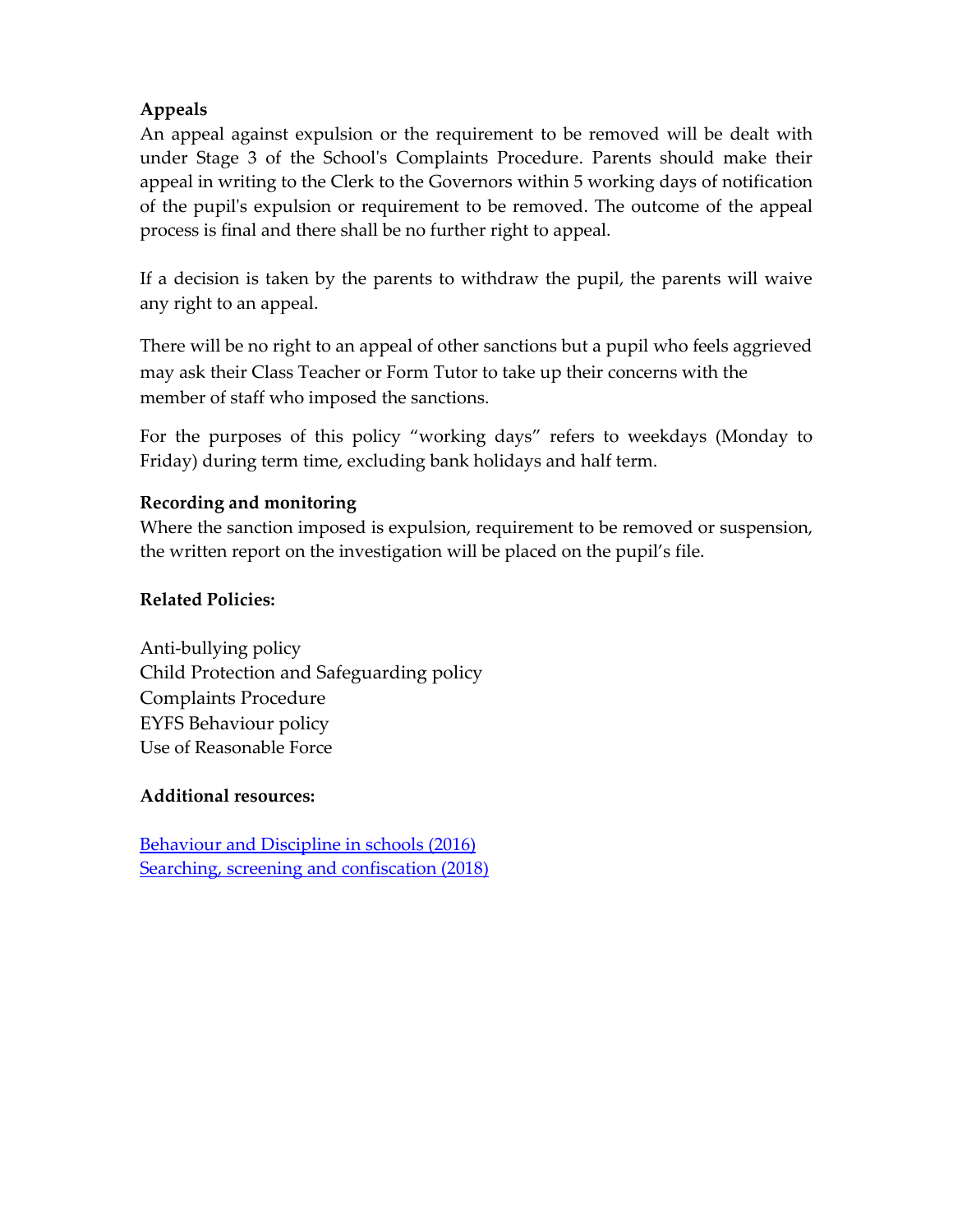# **Appendix 1**

## **Requirement to be Removed - as a consequence of parental behaviour**

As set out in the School's Terms and Conditions (Parent Contract), the School may require the removal of a pupil in circumstances where the Headmistress considers in their discretion that the behaviour or conduct of a parent is unreasonable.

A non-exhaustive list of the sorts of behaviour that could merit required removal of a pupil on the grounds of unreasonable parental behaviour includes the following:

- treating the School or a member of staff unreasonably;
- making a malicious allegation about a member of staff or the School;
- communicating with the School in person or in writing (directly or indirectly), in a manner which is deemed voluminous, and/or relentless, and/or confrontational, and/or unreasonable, and/or overly aggressive;
- behaving in a manner which adversely affects (or in a manner which is likely to adversely affect) the welfare of a member or members of the School community;
- behaving in a manner which brings (or is likely to bring) the School into disrepute;
- behaving in a manner which adversely affects (or in a manner which is likely to adversely affect) a pupil's progress at the School; and
- breaching the School's Terms and Conditions (Parent Contract).

The School reserves the right to impose sanctions for parental behaviour falling short of required removal, including but not limited to placing restrictions on a parent's access to School, School events, communications with the School and/or the imposition of a warning (up to and including a final written warning).

#### **Investigation Procedure**

The Headmistress for their part undertakes to apply any sanctions fairly, and, where appropriate, after due investigative action has taken place. Parents will be informed as soon as reasonably practicable if a complaint or allegation under investigation is of a nature that could result in the pupil being required to be removed.